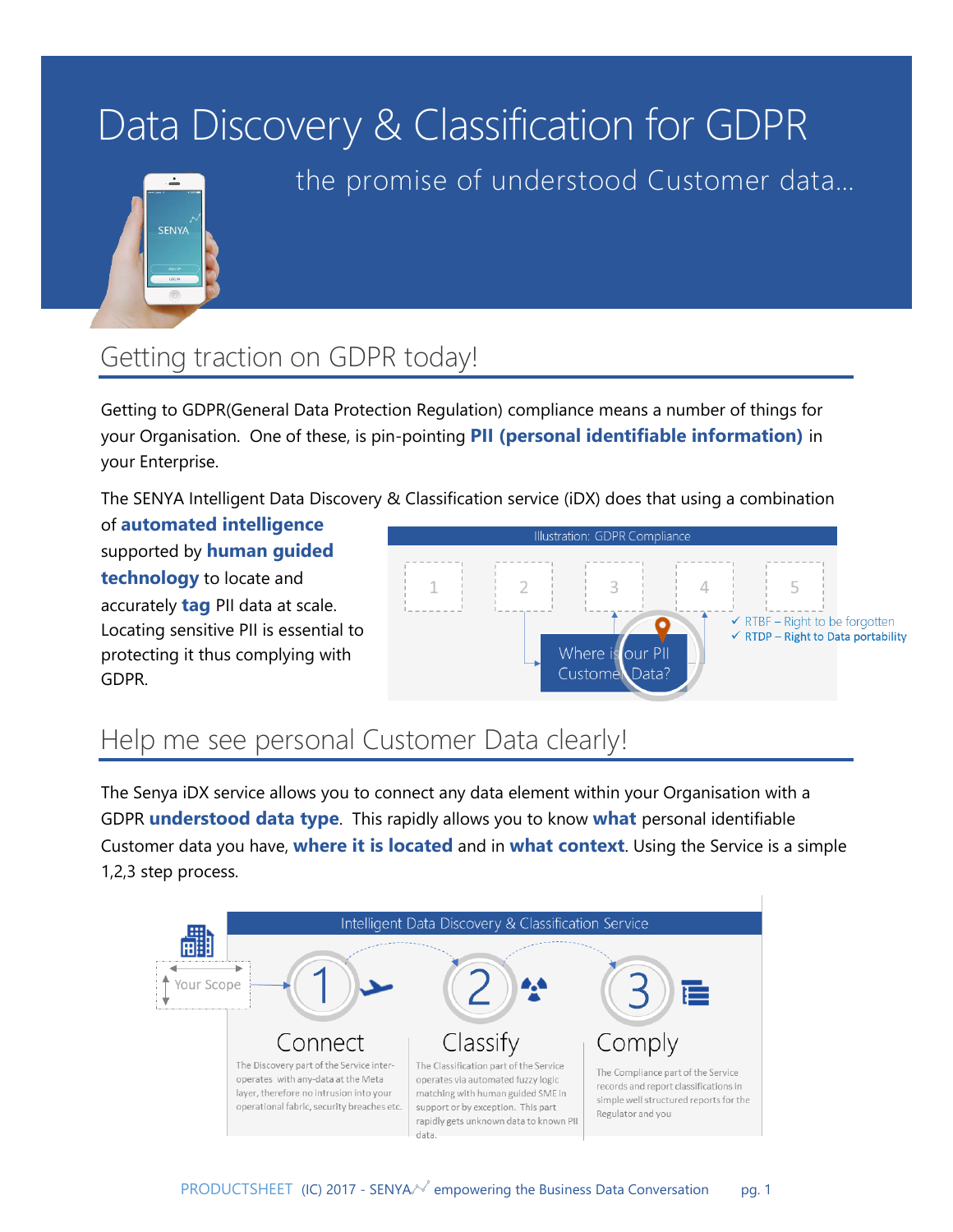What makes the Senya iDX service unique is our ability to inter-operate at the Meta-Data Layer and only by exception dip into actual data. Benefits of this approach may not be immediately obvious, so let's illustrate by example:

*Imagine having to review a set of HOME Magazines to find all of the articles dealing with Kitchen renovations. Of course, one way is paging through every magazine looking for the relevant articles, much in the same way many solutions scan and look for PII patterns at the raw data level. A cumbersome and time-consuming process.*

*Instead, our way is to scan the indices of each magazine and use fuzzy logic to determine the probability of whether the index headline is about Kitchen renovations. Not only that but the fuzzy logic also further understands what the Kitchen renovation is about from the headlines. Consequently, this approach accelerates the process of finding the article and scales well compared to the page by page effort that dramatically increases as we add more Magazines. Also note that nobody else can read the Magazine while we are paging through it, another limiting factor.*

*Now imagine this set of Magazines as being the Data in your Enterprise and Kitchen renovations, the*  PII data. Having to scan every system at the raw data level to identify PII could take a while, and not *provide the anticipated outcomes. Using fuzzy logic to scan the metadata of each system and then dip into the actual PII data when necessary, will save valuable time and effort, and ultimately cost, with arguably better results.*

### Align disparate data with GDPR for compliance!

The service allows you to align any data element from any format to a GDPR target element. Typically, this means any data source; Big Data, Small Data, structured or unstructured with any format e.g. semi structured (spreadsheets, word docs, log files etc.), structured (WSDL, JSON, XML etc.), Database (Schemas), Application related (API structures, WSDL, copybooks etc.) All things being equal you can **match GDPR items**, with the required compliance in half the time and at least half the price compared to current services that are out there.



Fuzzy Logic Mapping uses Jaccard similarity, which is defined as the size of the set intersection divided by the size of the set union for two sets of objects. For example, the sets {a, b, c} and {a, c, d} have a Jaccard similarity of  $2/4 = 0.5$  because the intersection is {a, c} and the union is {a, b, c, d}. The more that the two sets have in common, the closer the Jaccard similarity will be to 1.0.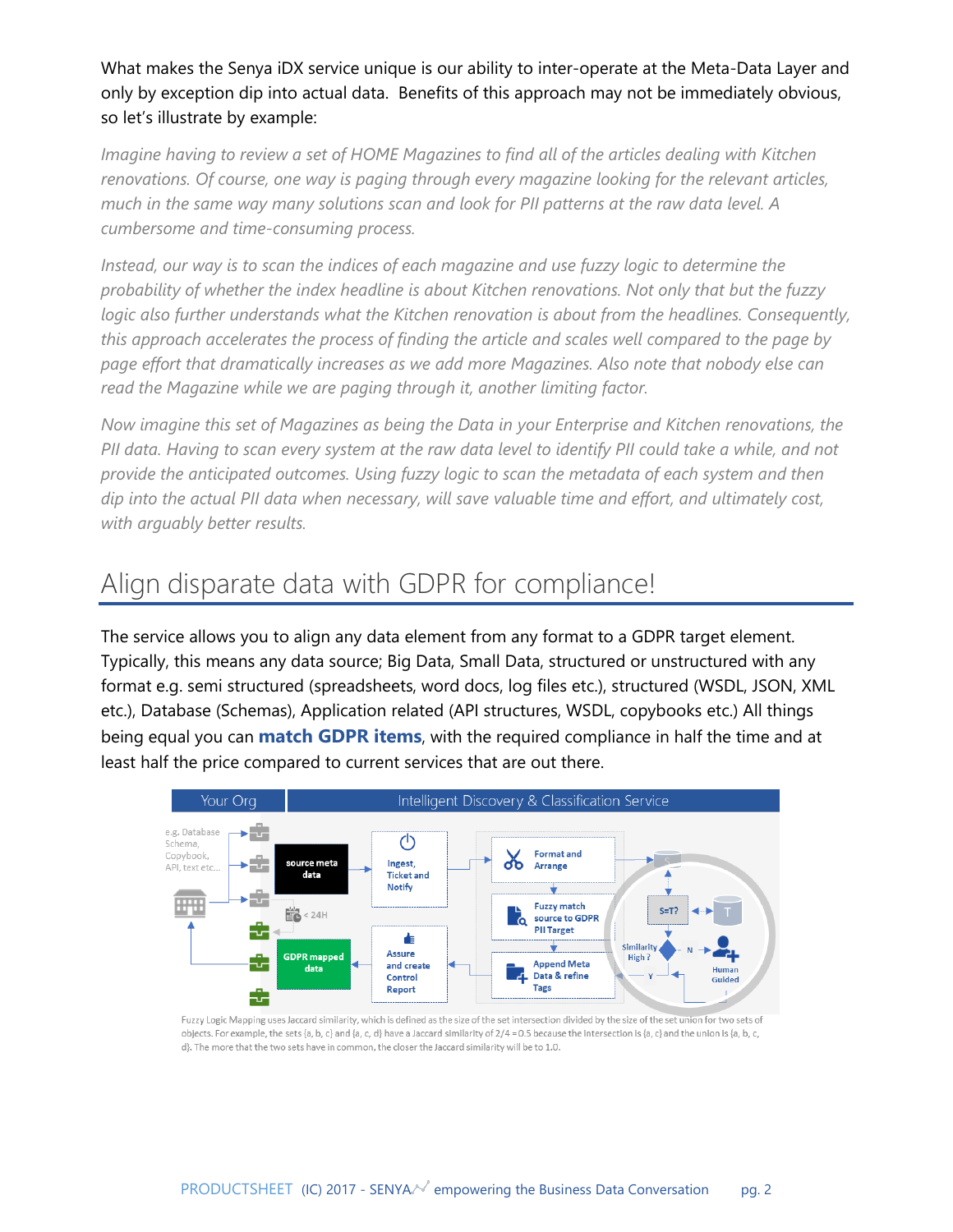### the Senya Solution

You can send any of your **meta-data** to a secure service and within 24hours get your **GDPRaligned data back**. Each of your data elements are ranked via a similarity index to indicate a degree of surety around finding/matching your data to the GDPR categories. Senya can also help you to harvest Meta-Data.

Some call-out features:

**1.** Discover PII Data across small data, big data, structured and unstructured. Clearly see what data is used where in what context.



**2.** Correlate PII Data Types across your data sources. Very easy to see where your PII data is located and what potential risk impact they have.



**3.** Ability to fuzzy-logic match your data. Similarity index indicate a degree of surety around finding/matching your data to the GDPR categories.

| Field                                                                        | <b>Description</b>                                                      | <b>ConversionRule Similarity</b>                                                    |      |  |
|------------------------------------------------------------------------------|-------------------------------------------------------------------------|-------------------------------------------------------------------------------------|------|--|
| Value                                                                        |                                                                         | The value of the index that applDecimal<br>54%                                      |      |  |
| Status                                                                       |                                                                         | Identifies the position of the <clenumeration< td=""><td>100%</td></clenumeration<> | 100% |  |
| The word or phrase that ident String                                         |                                                                         |                                                                                     | 100% |  |
| Value                                                                        |                                                                         | The value of the index that applDecimal                                             | 56%  |  |
| The mutually exclusive categoldentifier                                      |                                                                         |                                                                                     | 88%  |  |
| <b>External reference</b>                                                    | The number or code assigned toString                                    |                                                                                     | 53%  |  |
| <b>External reference</b>                                                    | The number or code assigned toString                                    |                                                                                     | 94%  |  |
| <b>External reference</b>                                                    | The number or code assigned toString                                    |                                                                                     | 100% |  |
| <b>Full name</b>                                                             | The complete aggregated nameString                                      |                                                                                     | 100% |  |
| <b>External reference</b>                                                    | The number or code allocated tString                                    |                                                                                     | 79%  |  |
| <b>External reference</b>                                                    | The number or code used for idString                                    |                                                                                     | 100% |  |
| The date at which the <event: date<="" td=""><td></td><td>100%</td></event:> |                                                                         | 100%                                                                                |      |  |
| <b>External reference</b>                                                    | The number or code used for idString                                    |                                                                                     | 70%  |  |
| <b>Names</b>                                                                 |                                                                         | The city where the Risk Address is located.                                         | 88%  |  |
| The location of the place; exp String                                        |                                                                         |                                                                                     | 95%  |  |
| <b>Opening date</b>                                                          | The date at which this <claim> (Date</claim>                            |                                                                                     | 95%  |  |
| Inception date                                                               | The date on which the agreeme Date                                      |                                                                                     | 100% |  |
| Planned end date                                                             | The planned end date of the <a date<="" td=""><td></td><td>94%</td></a> |                                                                                     | 94%  |  |
|                                                                              |                                                                         |                                                                                     | 0%   |  |
| <b>External reference</b>                                                    | The number or code allocated tString                                    |                                                                                     | 84%  |  |
| The mutually exclusive categoidentifier                                      |                                                                         |                                                                                     | 100% |  |